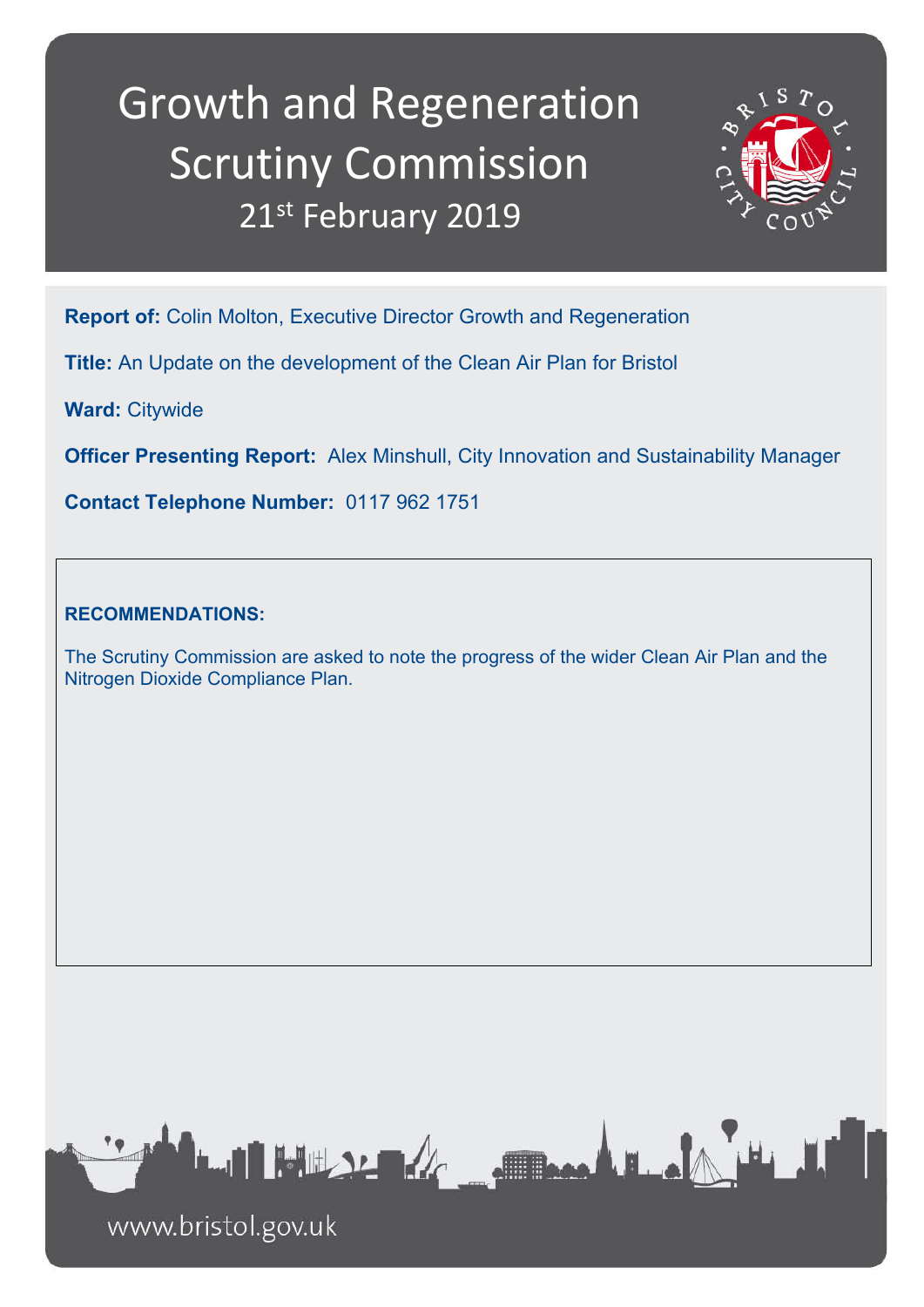## **1. Summary**

Bristol City Council is developing a Clean Air Plan for Bristol. This will aim to improve air quality in the city generally, and specifically will include a detailed plan to achieve compliance with the legal limits for nitrogen dioxide at roadsides in the city.

Following a statutory Direction and funding from Government, the City Council has been undertaking a substantial amount of work on the development of the plan to achieve compliance with legal limits for nitrogen dioxide. This work has not yet been completed. Discussions with Government are on-going.

The wider Clean Air Plan will address other pollutants such as particulates and how they can be reduced in the city. Actions are being developed and agreed with City Council services and partners.

## **2. Policy Context and Timetable**

Significant areas of central Bristol lie within the Bristol Air Quality Management Area which was designated in November 2011 due to breaches in the legal limits for nitrogen dioxide. This is a similar situation to other British cities where road traffic causes breaches in legal standards.

In July 2017 Bristol City Council, and other councils, were directed by Government to undertake a Feasibility Study and develop a Plan to deliver compliance with legal limits for roadside nitrogen dioxide in the shortest possible time.

In March 2018, Cabinet approved the Strategic Outline Case emerging from the feasibility study and agreed to proceed with more detailed analysis of 5 different types of Clean Air Zone. This would lead to the Final Plan and its Outline Business Case.

The Cabinet report provides further background and details of the options. It can be found at: [https://democracy.bristol.gov.uk/documents/s19804/Clean%20Air%20Plan%20-](https://democracy.bristol.gov.uk/documents/s19804/Clean%20Air%20Plan%20-%20Cabinet%20Report%20and%20Appendices%20-%20Final%20with%20Early%20Measures%20Fund%20included%20-with%20legal.pdf) [%20Cabinet%20Report%20and%20Appendices%20-](https://democracy.bristol.gov.uk/documents/s19804/Clean%20Air%20Plan%20-%20Cabinet%20Report%20and%20Appendices%20-%20Final%20with%20Early%20Measures%20Fund%20included%20-with%20legal.pdf) [%20Final%20with%20Early%20Measures%20Fund%20included%20-with%20legal.pdf](https://democracy.bristol.gov.uk/documents/s19804/Clean%20Air%20Plan%20-%20Cabinet%20Report%20and%20Appendices%20-%20Final%20with%20Early%20Measures%20Fund%20included%20-with%20legal.pdf)

### **2. Current situation**

The work on the Outline Business Case for the Nitrogen Dioxide Compliance Plan has taken longer than initially anticipated and so the City Council was unable to submit the Plan by the requested date of December.2018. The Minister wrote to the Mayor in January 2019 requesting the Outline Business Case be submitted by 21<sup>st</sup> February 2019.

The City Council is working with Defra in continuing detailed technical work on the Outline Business Case to explore fully all possible options. This includes ensuring that the proposed option would be effective and would not have significant adverse impacts, in particular on people on low incomes.

Senior officers met with the Government's Joint Air Quality Unit on 11<sup>th</sup> February 2019 to discuss progress on the Outline Business Case.

### **3. Wider Clean Air Plan**